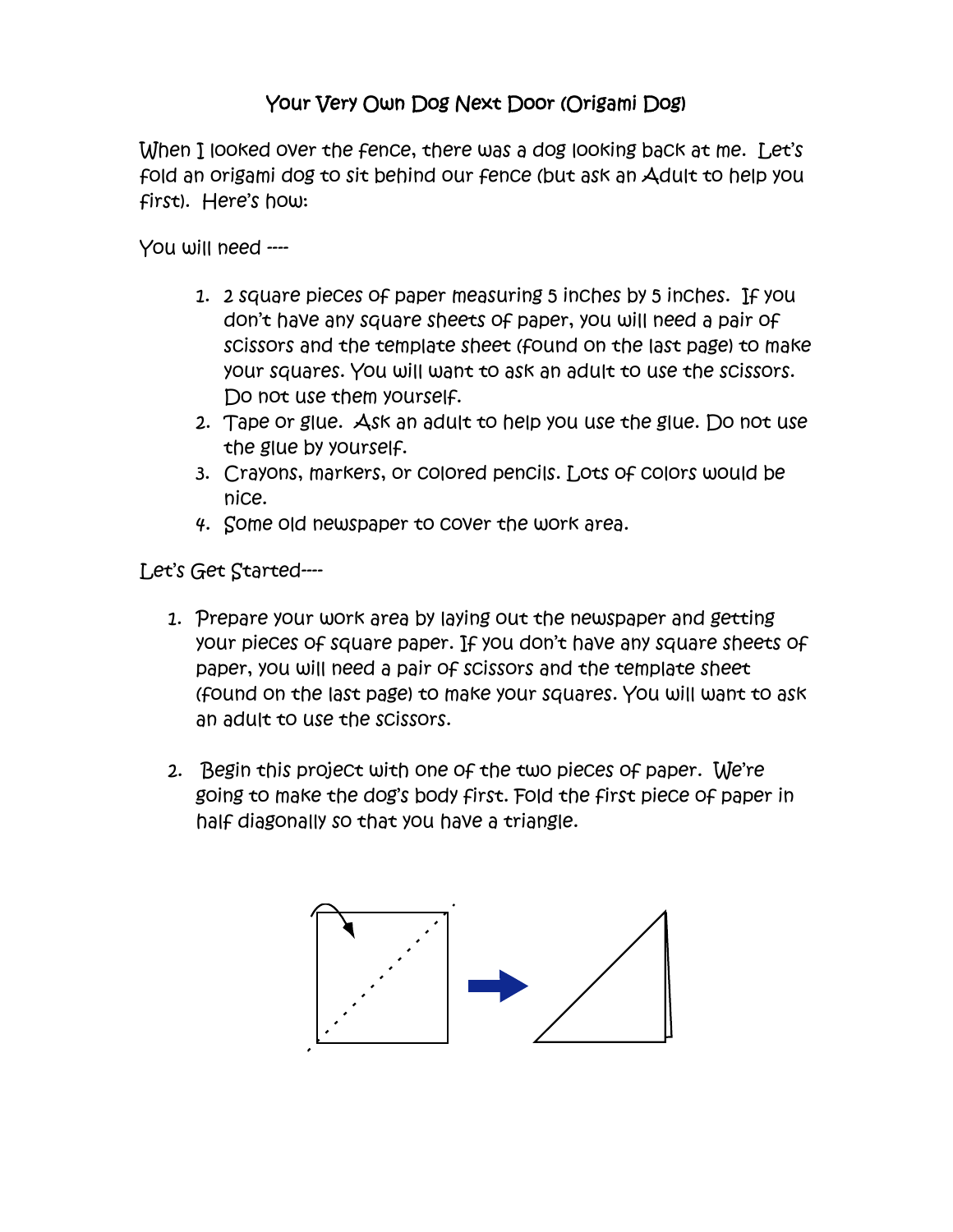3. Fold the bottom left corner of your new triangle back toward the triangle, but make sure it sticks up. This will be the tail of the dog. Now put this part aside; we will use it later.



4. Now we're going to work on the dog's head. Take your second piece of paper, and fold it in half diagonally so that you have a triangle.



5. Find the open corner of the triangle and fold it to the outside of the triangle. This will be the dog's nose!



6. Now, fold the other two corners down toward the head to make his ears!

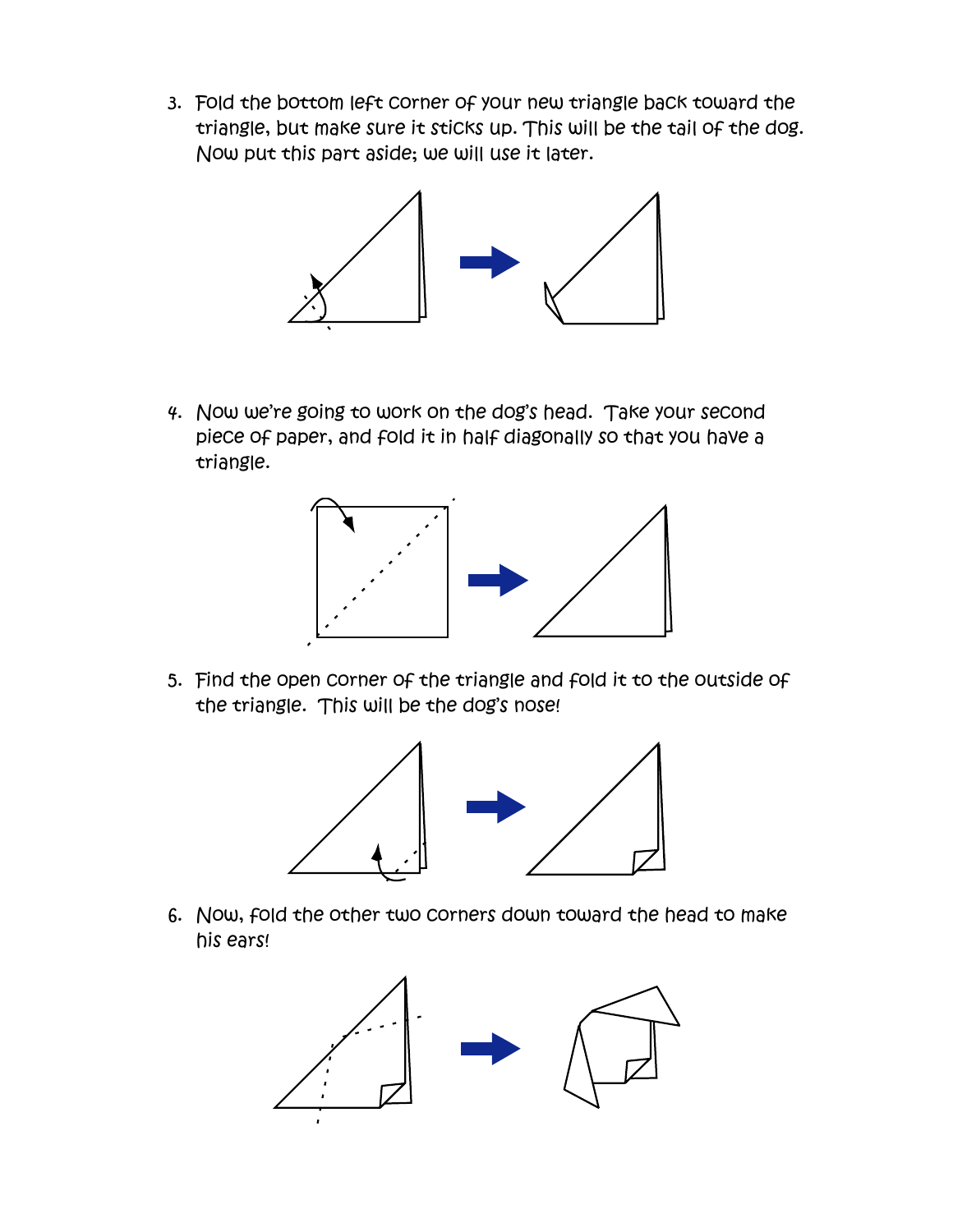7. Take the two finished pieces, and slide the top corner of the body in between the front and back of the head. Glue or tape the head in place.



- 8. Now decorate your dog! Use the crayons, markers, or colored pencils to give him a face and other details!
- 9. Now, when you look over your fence, you can have a dog there too, just like me!